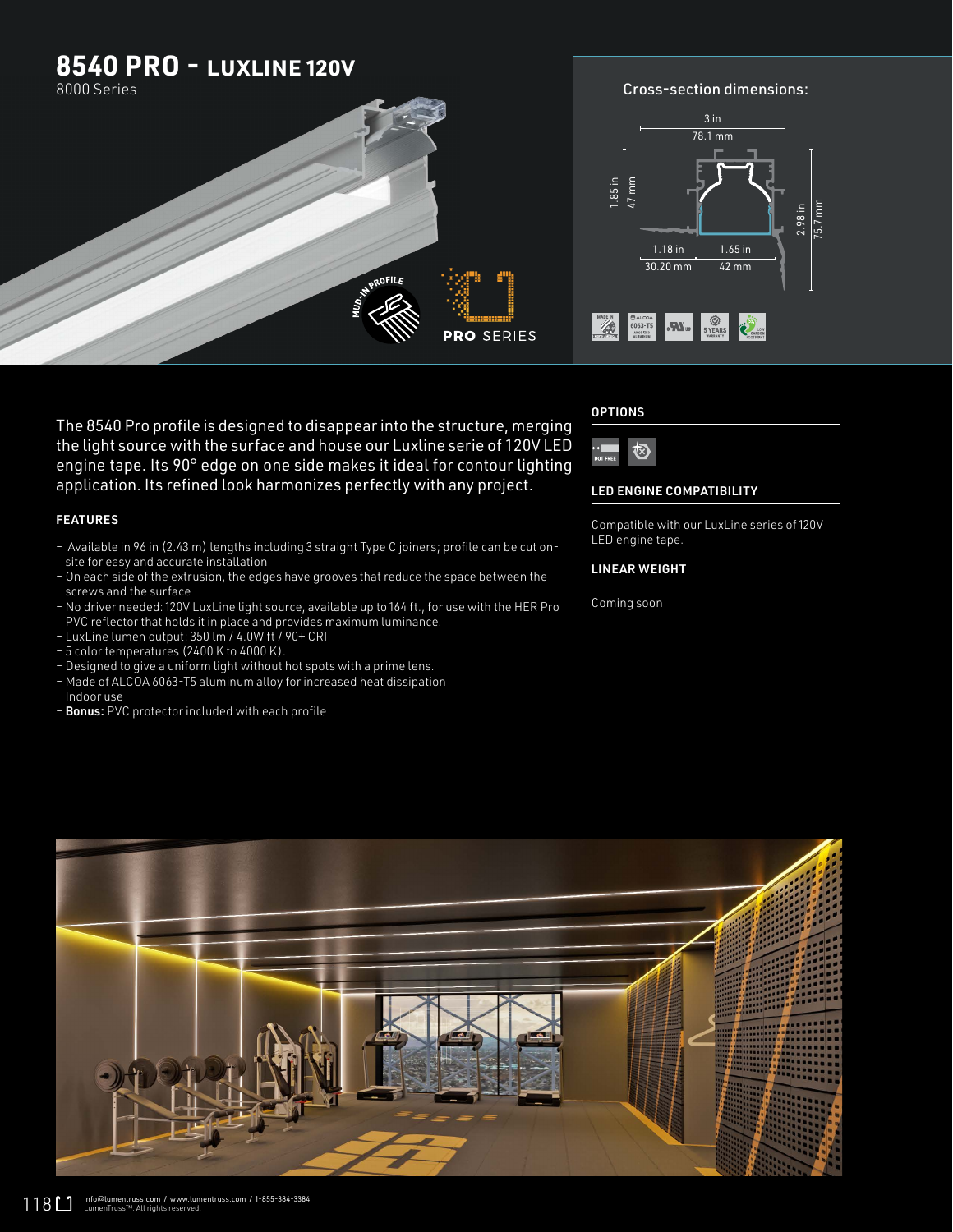



## EASY INSTALLATION

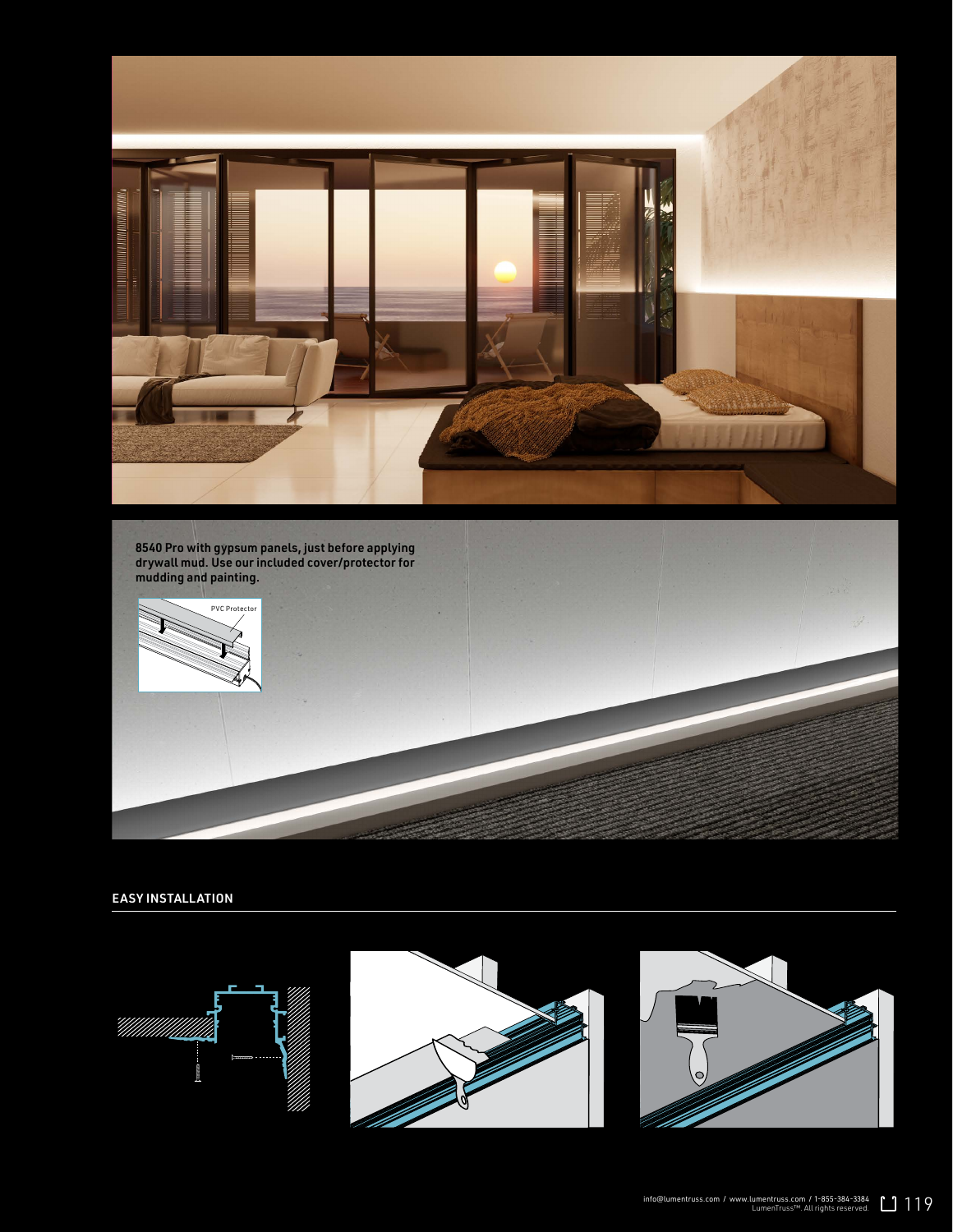